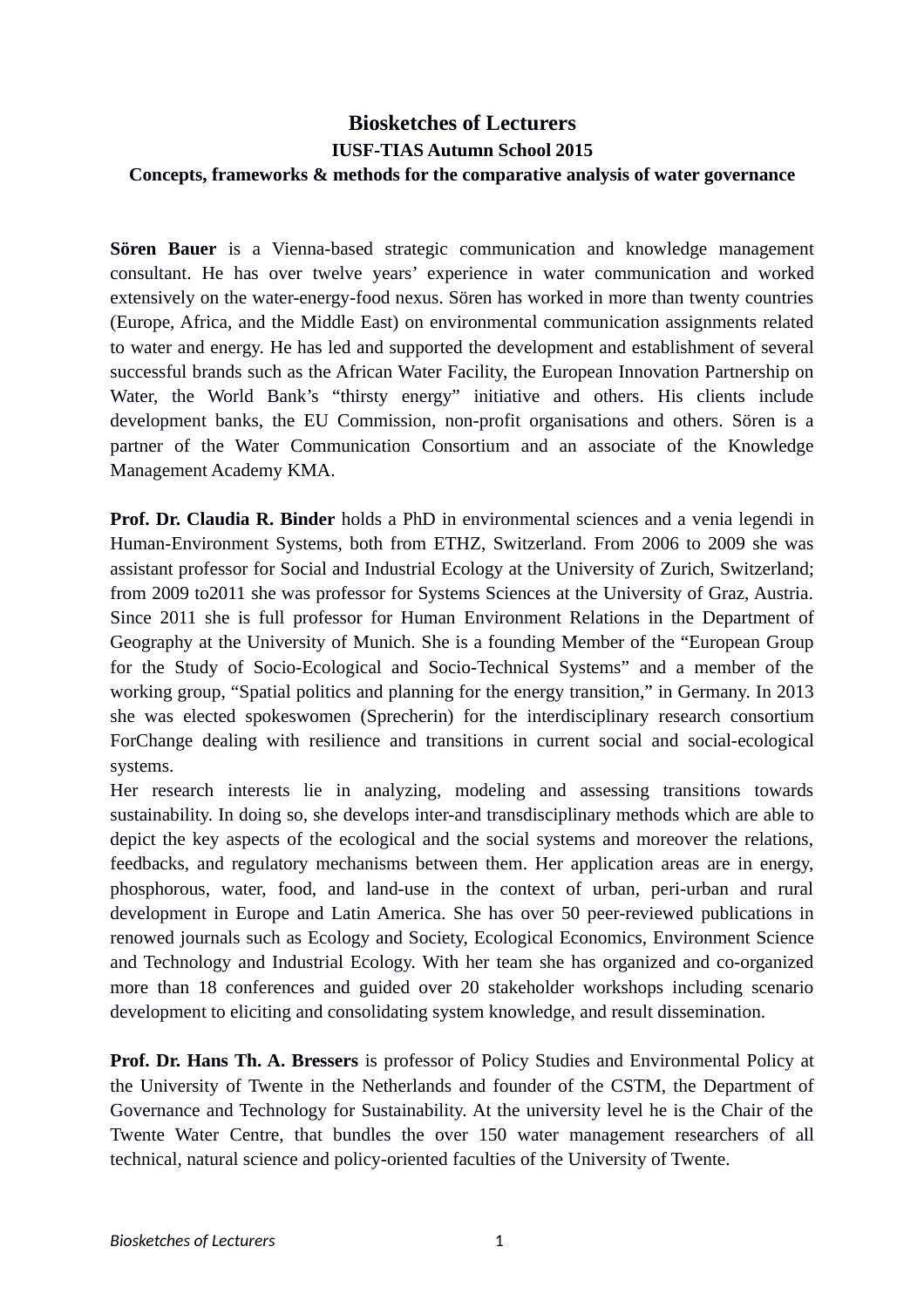Previously he has been, inter alia, vice-chairman of the official permanent Evaluation Committee of the Environmental Management Act, which advised the Minister regularly on the efficacy of Dutch environmental policy. He was also the chairman of the Advisory Committee to the Dutch Minister for the Environment for the implementation of environmental policy by local government. Currently he is at the Dutch national level an independent scientific member of the Commission on Sustainable development of the Dutch Social-Economic Council (SER), and of the national Advisory Committee on Water, that was chaired by the Prince of Orange until April 2013 when he became king.

His dissertation on the effectiveness Dutch water quality management (1983) won the annual award for best Dutch Public Administration book. He has published on environmental and sustainability-oriented policies, often water policy in over three hundred articles, chapters, reports, papers and books (both in Dutch and in English).

**Dr. Antje Goedeking** is a freshwater biologist at Wasserverband Eifel-Rur where she has been working for about 15 years now. Wasserverband Eifel-Rur is a public regional water board (public corporation) responsible for wastewater treatment and water management including the management of six large reservoirs in the low mountain range of the Eifel and many rivers and creeks in the catchment of the Rur River. The organization has 500 to 600 employees. Antje works at the department responsible for the planning and maintenance of rivers and creeks where she coordinates biological aspects of projects and is the project manager of various European (INTERREG) projects, including the Rhein-Maas project and the Northwest European projects, Joint Approach to Flooding (JAF), Water Adaptation is Valuable for Everybody (WAVE) and the Governance of Drought Adaptation (DROP). In the latter project, she closely collaborated with scientists who assessed the governance of droughts and water scarcity in the region.

**Christian Knieper** is a doctoral researcher at the Institute of Environmental Systems Research, Osnabrück University. He focuses on comparative analyses of water governance in river basins around the world. His objective is to find out how the combination of governance arrangements with regional context conditions can lead to a good state of riverine environments. To this end, he applies Qualitative Comparative Analysis (QCA) in his research. Further activities relate to the investigation of paths towards human water security in various spatial contexts and the (co-)development of databases for studying and comparing water governance regimes as well as social-ecological systems.

**Prof. Dr. Rolf Künneke** is full Professor of Economics of Infrastructures at the Faculty of Technology, Policy and Management of Delft University of Technology. His research is dedicated to the regulation of the energy sector. He takes an institutional-economic perspective, relating technical characteristics of the energy sector to the regulatory arrangements, and vice versa. Recent research interests include opportunities for selfgovernance in the energy sector, system integration of renewable energy, social responsible innovation, and energy system modeling. He was board member of a large national large research program on the future of the Dutch gas system (EDGaR: Energy Delta Gas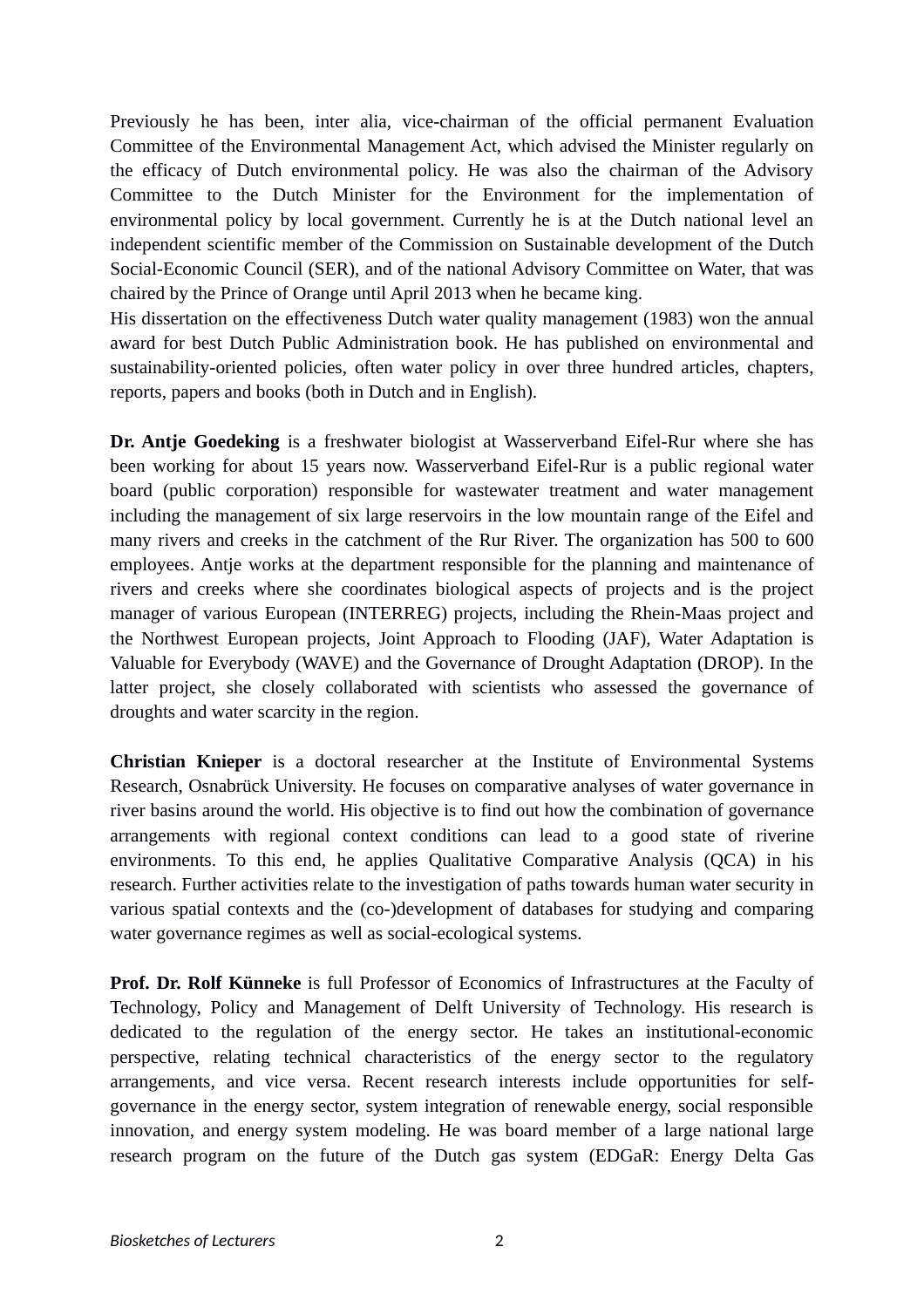Research) and he recently received grants from the Dutch Science Foundation NWO on social responsible innovations in energy systems (offshore wind and smart grids).

**Prof. Dr. Peter P. Mollinga** was trained as an irrigation engineer at Wageningen University, the Netherlands; his PhD is on the political economy of irrigation water management in South India. He is Professor of Development Studies at the School of Oriental and African Studies (SOAS), London, UK, where he also initiated the Centre for Water and Development. He is one of the three founding editors of Water Alternatives. An interdisciplinary journal on water, politics and development. His research fields are water governance & water politics, agrarian change and technology, and inter- and transdisciplinary approaches to natural resources management. His geographical focus is Asia, particularly South Asia and Central Asia.

**Prof. Dr. Claudia Pahl-Wostl** is professor for resources management and director of the Institute for Environmental Systems Research at the University of Osnabrück, Germany, and co-chair of the Global Water System Project (www.gwsp.org). Her major research interests are adaptive, multi-level governance and management of water resources, social and societal learning and their role in sustainability transformations, and conceptual and methodological frameworks to analyze social-ecological systems. She is (co)author of numerous papers in peer-reviewed journals, chapters in edited books, policy briefs and popular reports. Her emphasis on interdisciplinary and community-building work is reflected in her role as editor of three books and twelve special issues in peer-reviewed interdisciplinary journals.

**Prof. Insa Theesfeld** leads the Department of Agricultural, Environmental and Food Policy at the Martin-Luther-University Halle-Wittenberg in Germany. She is an agricultural economist, specialized in institutional economics and resource economics. She received her doctorate degree from Humboldt University of Berlin, Germany with the dissertation on "A Common-Pool Resource in Transition: Determinants of Bulgaria's Postsocialist Irrigation Sector". She has long lead the research group "Institutions and Natural Resource Management" at the Leibniz Institute of Agricultural Development in Transition Economies in Halle, Germany. Her Habilitation Thesis dealt with "Mapping Institutional Change and the Particularities of Power and Leadership in the Agricultural Sector". Her research fields compose theories of institutional change, the fit between policies foreseen to be implemented and the institutional arrangements in place, the creation of institutional arrangements by communities to govern their use of renewable natural resources. She serves on the Council of the International Association for the Study of the Commons (IASC). In addition, she is a longstanding scholar in the field of water governance. She has initiated and conducted or supervised various research projects in the field of water governance.

**Dr. Stefan Verweij** (1985) studied Public Administration at Erasmus University Rotterdam, specializing in the governance of complex spatial developments (M.Sc., 2009). In 2009, he joined the Department of Public Administration at Erasmus University Rotterdam (the Netherlands) as a junior lecturer, and in 2011 he started working there as a Ph.D. Candidate. In this Ph.D. research Stefan examined the management of complex implementation processes of public-private partnership projects, and he specialized in qualitative research methods and